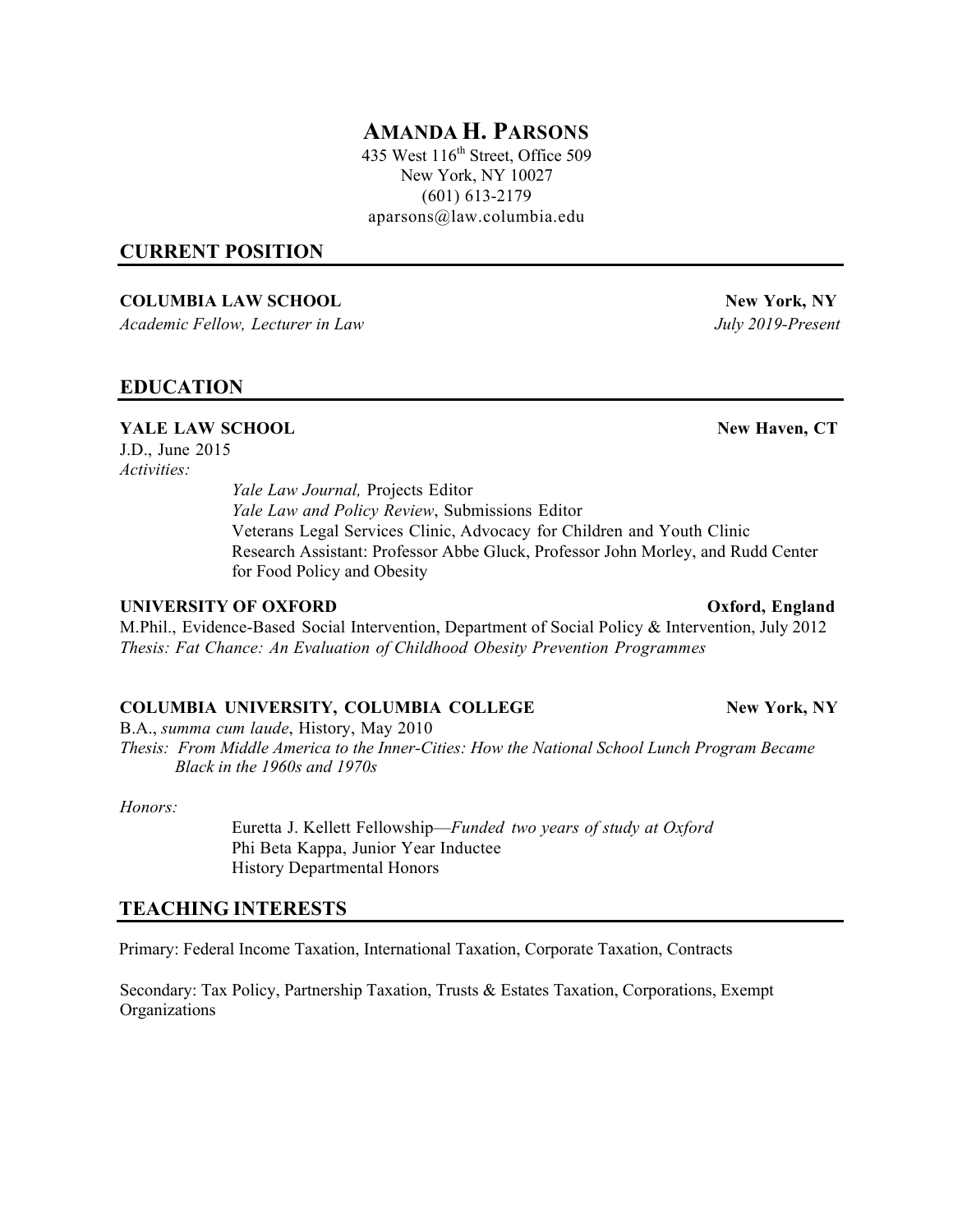# **PUBLICATIONS AND WORKING PAPERS**

*Tax's Digital Labor Dilemma*, 71 DUKE LAW JOURNAL (forthcoming 2022)

This article argues that the international tax system should recognize the labor furnished by users and customers to multinational companies when allocating taxing authority amongst countries. In an increasingly digitalized economy, users and customers frequently act as producers for companies as well as consumers, creating valuable content and data. In this role of "digital laborer," they serve a similar function as a traditional worker. This article shows that, once digital laborers are treated in the same way as a traditional workforce, their home countries can be granted taxing authority over income stemming directly from their work under the existing principles and structure of international tax law. By not recognizing the role that digital laborers play, both the current international tax system and proposed reforms inappropriately tax similar business activities differently, creating incoherence in international tax law as it strives to adapt to the realities of the modern economy.

## *The Shifting Economic Allegiance of Capital Gains* (Working Paper)

This article calls for a revision of the international tax sourcing rules, which drive allocation of taxing authority amongst countries, in order to challenge the dominant model for taxing capital gains. The current sourcing rules stem from the "1920s Compromise," in which global tax authorities determined that capital gains income had a closer economic allegiance to the residence of the shareholder than the country in which the company's economic activities occur. This article demonstrates that several features of digital business models—the centrality of data, the importance of network effects, and the reliance on free labor from users/customers—create a close economic connection to the source country. It argues that this close economic allegiance, combined with the disconnect between current corporate income and corporate growth, warrants granting the source country some level of taxing authority over capital gains income. It concludes with a policy proposal to implement this new theoretical framework—an annual mark-to-market tax on increases in company value.

- *Destination-Based Income Taxation: Neither Principled Nor Practical?*, 71 TAX LAW REVIEW 515 (2018) (with Paul Oosterhuis)
- *Slam the Door: Why Congress Should End the Backdoor Roth IRA*, 35 YALE LAW & POLICY REVIEW INTER ALIA 41 (2017)
- *Home Visits for Prevention of Impairment and Death in Older Adults: A Systematic Review*, 10 CAMPBELL SYSTEMATIC REVIEWS 1 (2014) (with S. Grant et al.)

# **PROFESSIONAL EXPERIENCE**

#### **SKADDEN, ARPS, SLATE, MEAGHER & FLOM LLP New York, NY**

*Associate, Tax Department 2015-2019 Summer Associate* Summerr 2014

• Advised on tax components of broad range of transactions, including mergers and acquisitions, restructurings, and capital markets transactions.